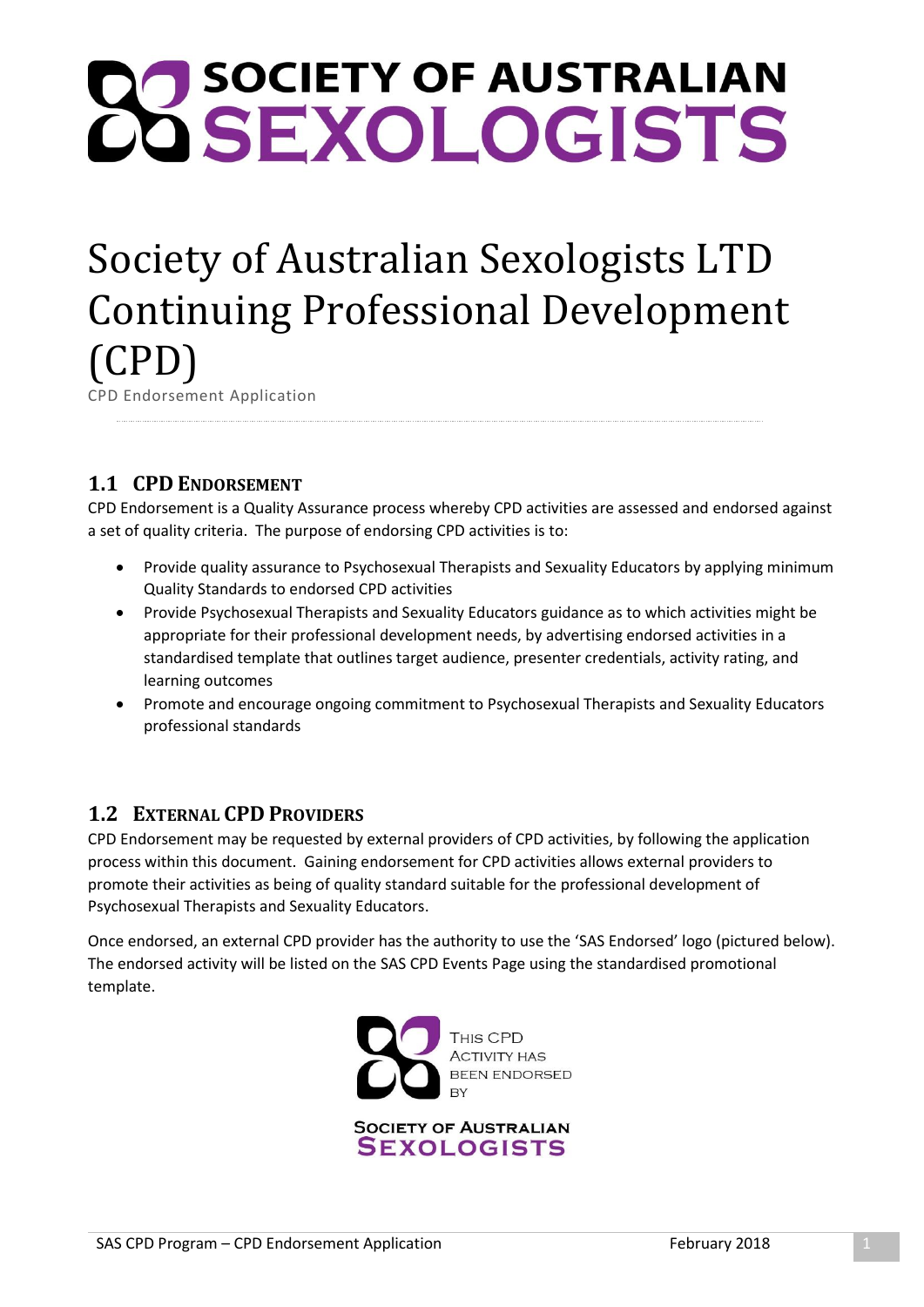## **2 SAS CPD QUALITY STANDARDS**

All CPD Activities undergoing the Endorsement and Quality Assurance process (including all SAS hosted CPD Activities, and external CPD providers who choose to apply for endorsement) are bound by the following Quality Standards:

#### **1. Content Standards**

- 1.1. Content is relevant to Psychosexual Therapists and Sexuality Educators
- 1.2. Content is based on recognised or evidence-informed/based practice and/or theory

#### **2. Educational Standards**

- 2.1. Learning outcomes are explicit
- 2.2. Activity is facilitated by persons with relevant experience and/or qualifications that exceed the content level of the activity $1$
- 2.3. Activity is supported by a clinically accredited member of  $SAS<sup>2</sup>$
- 2.4. Learners are given opportunity to engage in active learning<sup>3</sup>
- 2.5. Learning is monitored to determine identified learning objectives are achieved<sup>iii</sup>
- 2.6. Attendees participate in evaluation and feedback of the activity<sup>iii</sup>

#### **3. Ethical Standards**

3.1. When presenting information based on real-world scenarios, care has been taken to deidentify all personal information. Where this is not possible, informed consent has been obtained in writing from all involved.

Interactive CPD Activities and external providers seeking endorsement must meet all Quality Standards.

<sup>1</sup> If the application is from a member of the Society of Australian Sexologists, relevant experience and/or qualifications is deemed to be clinical accreditation. If not, then the CPD activity needs to be supported by a clinically accredited member.

<sup>2</sup> It is the responsibility of the applicant to approach and negotiate with a clinically accredited member to support the education program.

<sup>3</sup> *SAS recognises that learning occurs in a multitude of ways. Passive Learning opportunities form a*  valuable tool in Professional Development, even where they do not fit in with the Educational *Standards listed above for Active Learning activities. All programs must be held to appropriate quality standards, allowing Psychosexual Therapists and Sexuality Educators to locate opportunities that are relevant and appropriate. Lack of fulfilment of QS 2.3, 2.4, and 2.5 will not preclude passive learning opportunities from receiving Quality status.*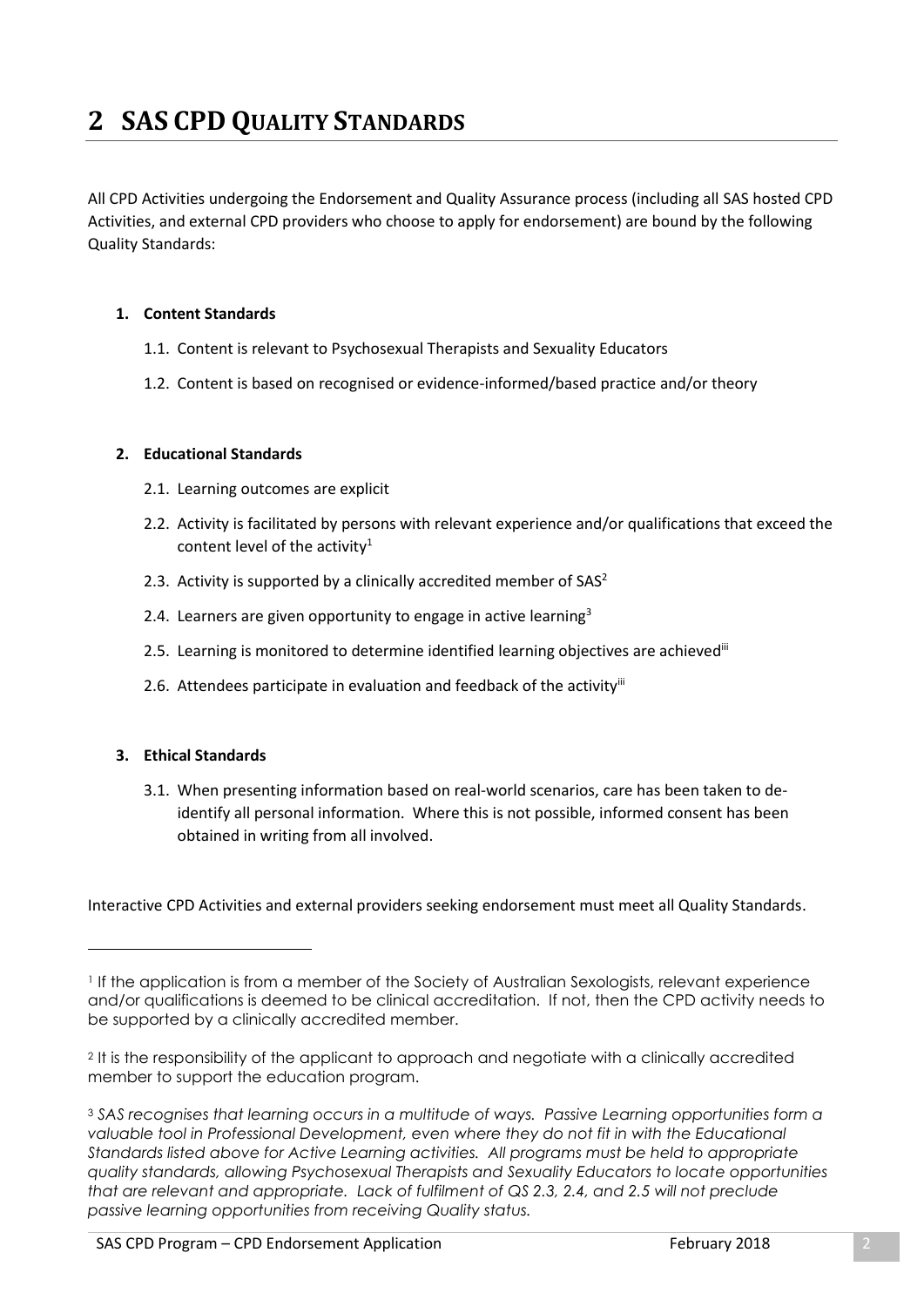### **3 ENDORSEMENT APPLICATION PROCESS**

- 1. Apply for the endorsement for your activity by completing the application form at the end of this document.
	- It is the responsibility of the applicant to gather all information requested by the form in order for their application to be processed.
	- Allow 6-8 weeks for your application to be processed.
	- The SAS Endorsement logo must **not** be used to advertise your CPD activity during the application process.
- 2. If successful, you will receive an endorsement registration number from SAS. At this time:
	- You will receive the SAS Endorsed logo for use on all advertising for your activity
	- Your activity will be added to the Events Page of the SAS website.
- 3. During and immediately after your activity:
	- Provide feedback forms to attendees. SAS Activity Feedback forms are available on request if required.
	- Take a record of attendance. Maintain a record of successful attendees for two years after the activity.
	- Issue written evidence of completion to each successful participant.

#### **3.1 OUTCOME OF ENDORSEMENT**

#### **3.1.1 Successful Applications**

If your application for endorsement is successful, you will receive written notification by email within 6-8 weeks of your application. The email will contain:

- Confirmation of endorsement
- The date of expiry for your endorsement
- Endorsement Reference Number
- 'SAS Endorsed' logo, for use on your advertising material
- Confirmation that your activity has been added to the Events Calendar on the SAS website
- SAS Feedback Form (if requested), to be provided to attendees at the completion of the activity

#### **3.1.2 Unsuccessful Applications**

If your application for endorsement is rejected, you will receive written notification by email within 6-8 weeks of your application. The email will contain a list of reasons why your activity was not deemed successful.

Unsuccessful applicants may choose to revise their CPD activity based on the feedback received. In this instance the applicant may resubmit the same activity, with revisions, on one occasion for further consideration within a 6 week period at no additional charge. Further considerations, either after this time period, or more than once will require payment of fees.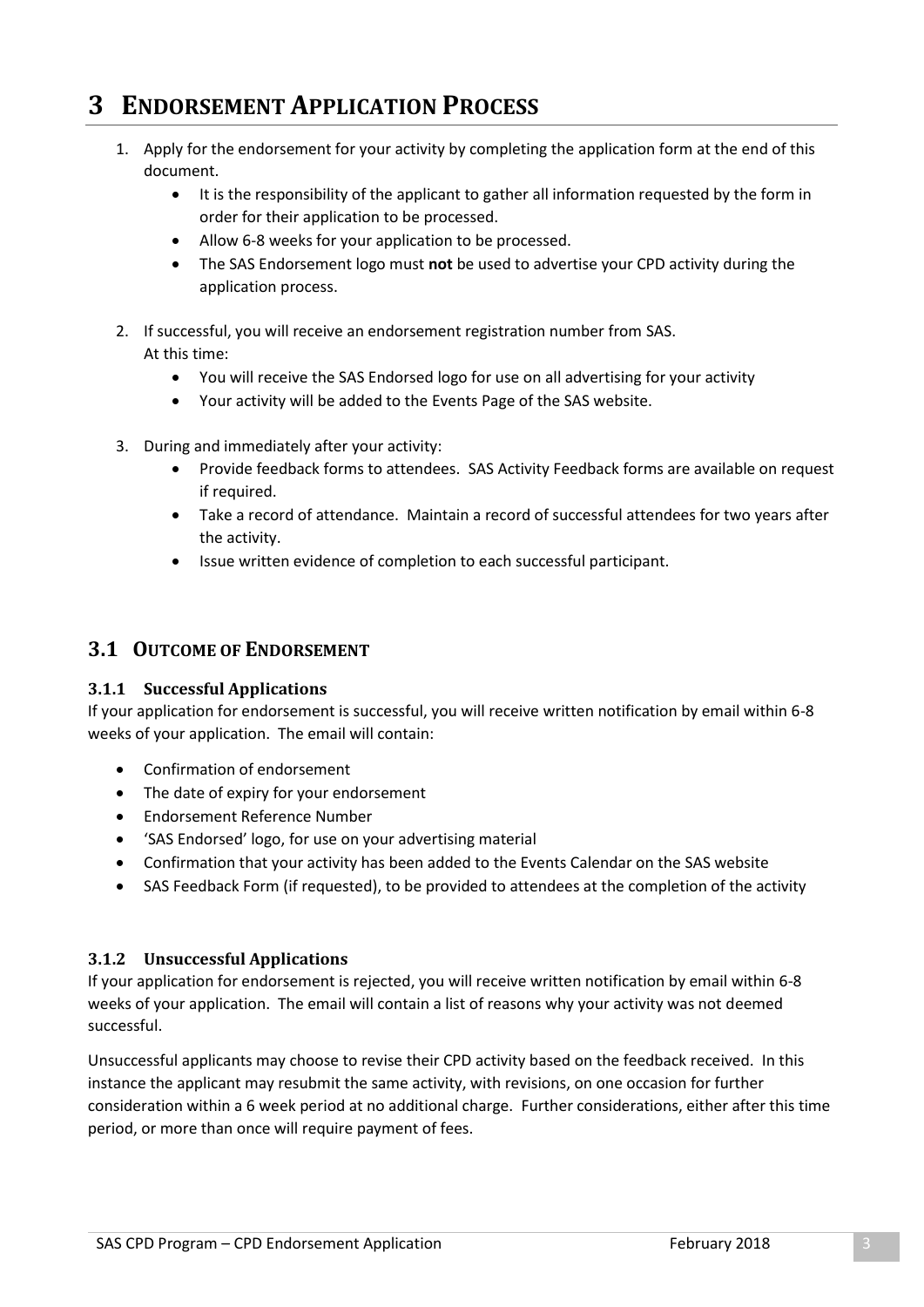#### **3.2 ADMINISTRATION FEES**

Applications for endorsement will attract an administration fee as outlined in the table below.

*Please note that this fee is to cover administrative costs, and is not a guarantee of successful endorsement. Refunds will not be provided if your activity receives and unsuccessful assessment.*

|                                                                                                                                                                                              | Individual one-<br>off activity | 4 or more<br>activities |
|----------------------------------------------------------------------------------------------------------------------------------------------------------------------------------------------|---------------------------------|-------------------------|
| Not for Profit sector (where activity is offered<br>at nil cost to Members. e.g., clinical<br>education or small-scale/in-house SAS<br>meetings)<br>SAS Accredited Higher Education Provider | No charge                       | No charge               |
| Individual Training Provider (Member)                                                                                                                                                        | \$50.00                         | \$125.00                |
| Individual Training Provider (non-member)<br><b>Other Academic Study Programs</b><br>Not for Profit sector (where learners pay a fee<br>to attend)                                           | \$150.00                        | \$500.00                |
| All other providers (incl. Non-SAS Accredited<br><b>Higher Education Provider)</b>                                                                                                           | \$300.00                        | \$1,000.00              |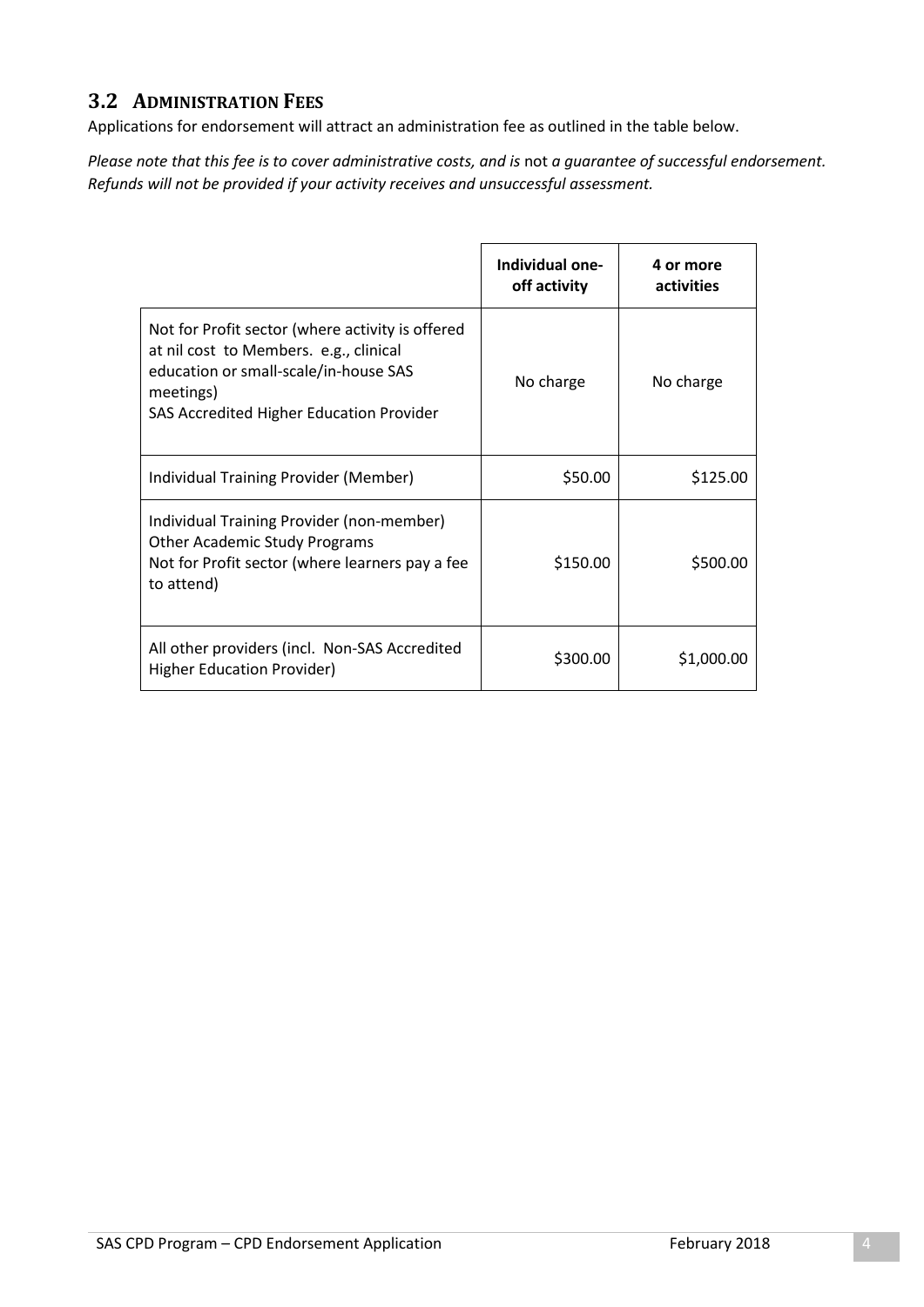## **4 CPD ENDORSEMENT APPLICATION FORM**

Where necessary, additional documentation may be attached to support your application

#### **4.1 APPLICANT DETAILS**

| Contact person: |  |  |
|-----------------|--|--|
|                 |  |  |
| Phone:          |  |  |
| Email:          |  |  |

#### **4.2 PAYMENT**

Please indicate your application category (refer to fee schedule on previous page):

| Category                                                                                                                            | <b>Yes</b> | <b>No</b> |
|-------------------------------------------------------------------------------------------------------------------------------------|------------|-----------|
| Not for Profit (where activity is offered at nil cost to Members. e.g., clinical<br>education or small-scale/in-house SAS meetings) |            |           |
| SAS Accredited Higher Education Provider                                                                                            |            |           |
| Individual Training Provider (Member)                                                                                               |            |           |
|                                                                                                                                     |            |           |
| Individual Training Provider (non-member)                                                                                           |            |           |
| <b>Other Academic Study Programs</b>                                                                                                |            |           |
| Not for Profit sector (where learners pay a fee to attend)                                                                          |            |           |
| All other providers (incl. Non-SAS Accredited Higher Education Provider)                                                            |            |           |

#### **4.3 ACTIVITY DETAILS**

The answers to these questions will be used by the National Accreditation Officer to upload your endorsed activity onto the Events Page of the SAS website.

Please ensure all date and activity information provided for the website is accurate and complete for the entire period of endorsement. While SAS will make every effort to assist with infrequent changes, we have limited capacity to provide ongoing updates to your listing on our website.

Have you received SAS endorsement for **this activity** in the past?

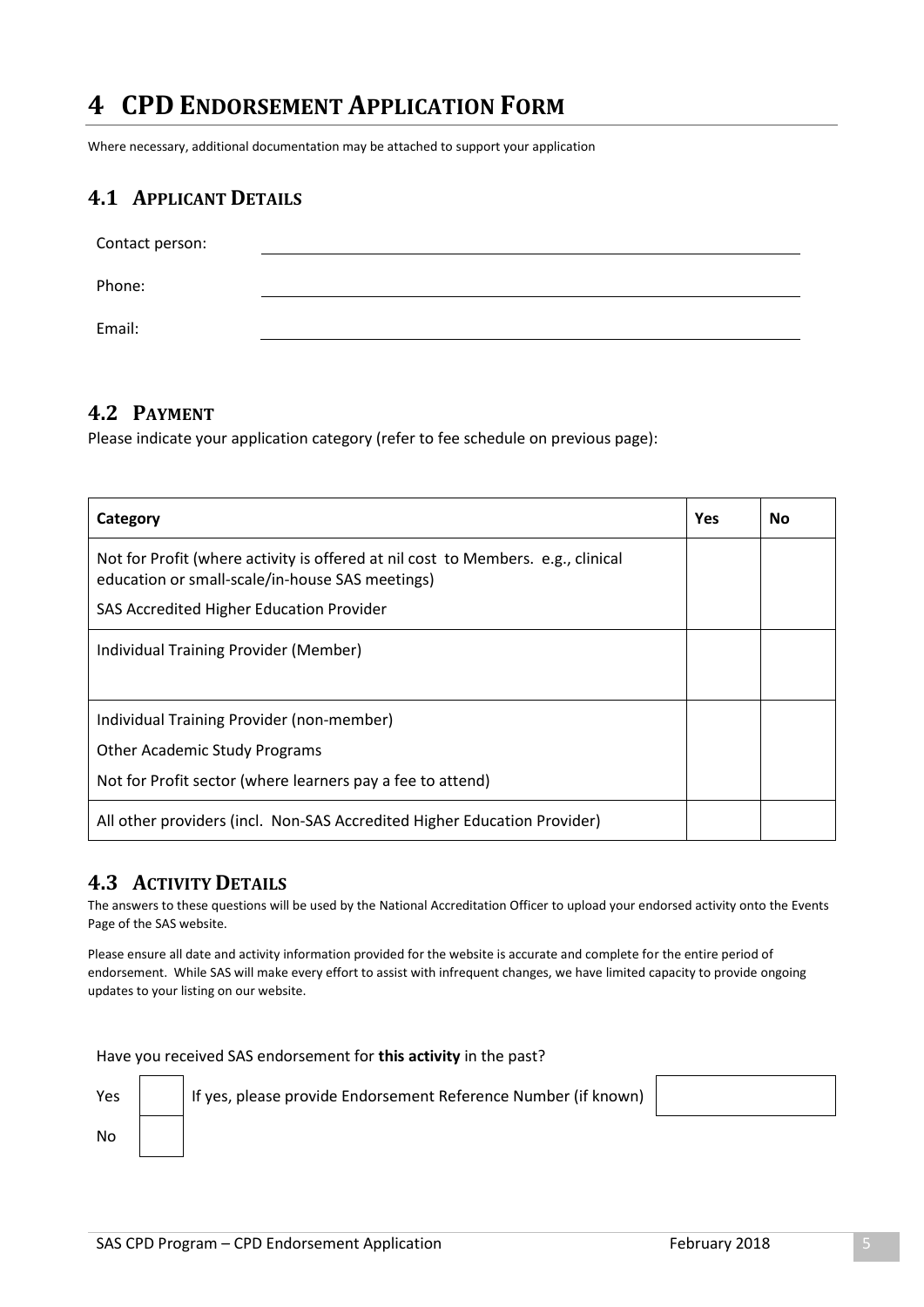| Title of Activity:                 |                                                                                                                                                                                                         |
|------------------------------------|---------------------------------------------------------------------------------------------------------------------------------------------------------------------------------------------------------|
| Dates:                             |                                                                                                                                                                                                         |
| Duration (in hours):               |                                                                                                                                                                                                         |
| Location(s) of Activity:           |                                                                                                                                                                                                         |
|                                    | If using multiple locations, please be very clear which dates belong to which venue - this will<br>assist us in listing your activities correctly on our website.                                       |
| Cost to Members /<br>non-Members:  |                                                                                                                                                                                                         |
| Registration details:              |                                                                                                                                                                                                         |
|                                    | Please provide the website / email / phone number for registering for the activity                                                                                                                      |
| Presenters (QS2.2):                |                                                                                                                                                                                                         |
|                                    | Please attach a brief CV for each presenter/facilitator outlining their experience and/or<br>qualifications in the content of the activity.                                                             |
| Short Description:                 |                                                                                                                                                                                                         |
|                                    | 2 sentence overview, to be used in the summary listing of the events page                                                                                                                               |
| Long Description:                  |                                                                                                                                                                                                         |
|                                    | 1 or 2 paragraphs marketing the activity, to be used in the activity details on the events<br>page                                                                                                      |
| Learning Objectives<br>$(QS2.1)$ : |                                                                                                                                                                                                         |
|                                    |                                                                                                                                                                                                         |
| Learner Prerequisites:             | What skills and / or knowledge (if any) are assumed amongst your attendees, beyond entry<br>level Psychosexual Therapists and Sexuality Educators skills/knowledge?(leave blank if no<br>prerequisites) |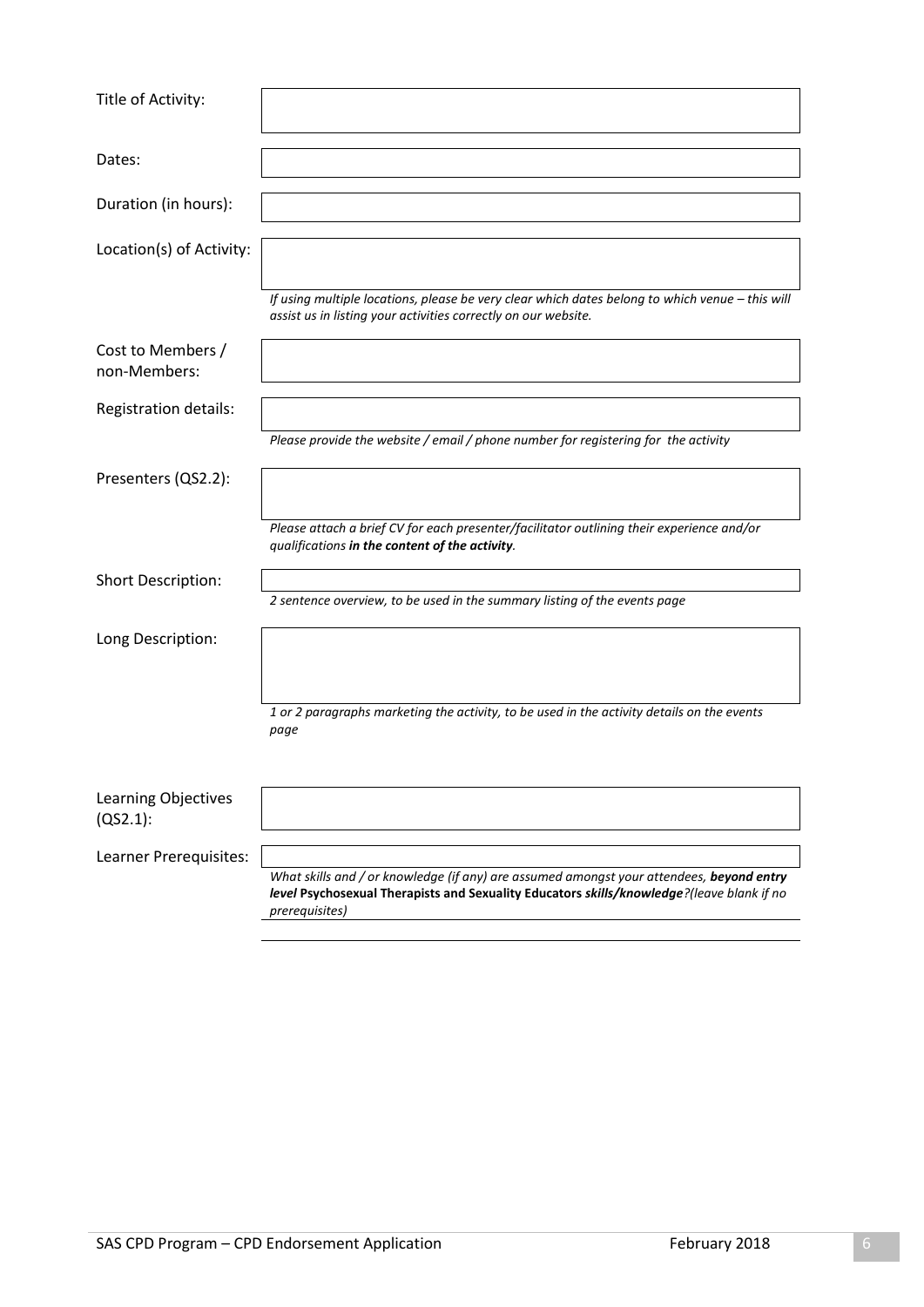**Target audience**'s level of competency

**General:** Appropriate for all levels of the profession **Entry:** Graduated within the previous 2 years, or new to the content area **Advanced:** Assumes 2 or more years of experience in the content area **Expert:** Several years' experience in the content area required

#### **4.4 QUALITY STANDARDS**

This section contains additional questions to ensure the endorsed activity has met the remaining Quality Standards not covered by the questions above. Dot point answers are sufficient – the information given here will not be used on the website.

All questions must be answered.

QS1.1 Explain briefly how this activity is of benefit Psychosexual Therapists and/or Sexuality Educators:

QS1.2 Demonstrate that the activity is based on recognised or evidence-informed/based practice and/or theory:

QS2.3 Describe briefly the delivery methods utilised, highlighting opportunities for active engagement of your learners (e.g. group discussions, Q&A sessions, exercises etc):

QS2.4 Explain how you will ensure that identified learning objectives are achieved: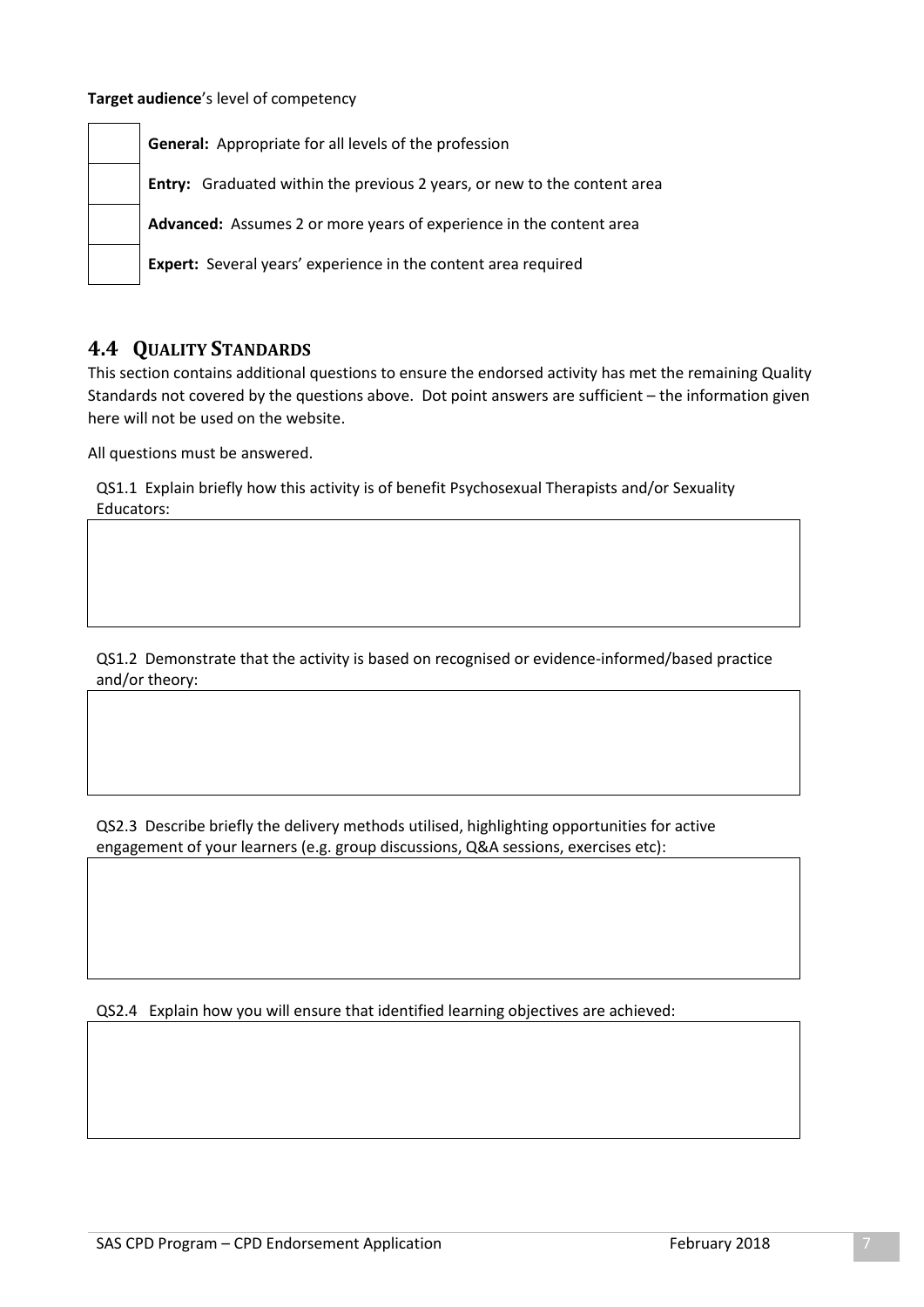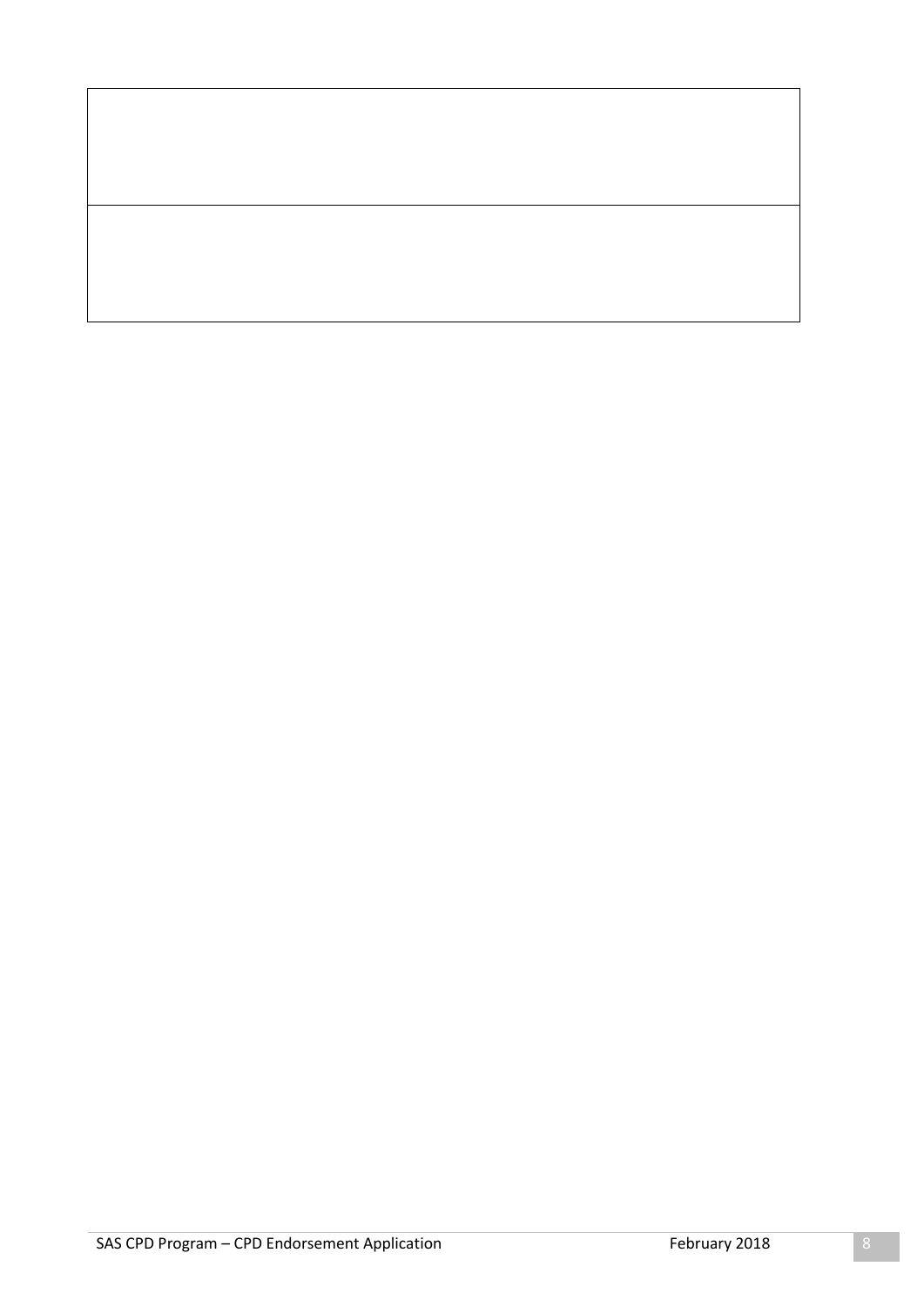QS2.5 Identify which feedback form you will be providing for your attendees (QS:

I have my own feedback form (please attach) [Survey Monkey- reveals confidential details of the course]

Please send me the SAS Feedback form

QS2.6 Has this CPD Activity's learning and teaching/training plan been supported by a Clinical Psychosexual Therapist (or in case of educators, Clinical Sexuality Educator)?

|    | Yes By Whom |  |
|----|-------------|--|
| No | Why not?    |  |

QS3.1 For content based on real-world scenarios, has all personal information been de-identified; or has informed consent been obtained in writing from all involved?

| Information de-identified   |
|-----------------------------|
| Consent obtained in writing |

Not applicable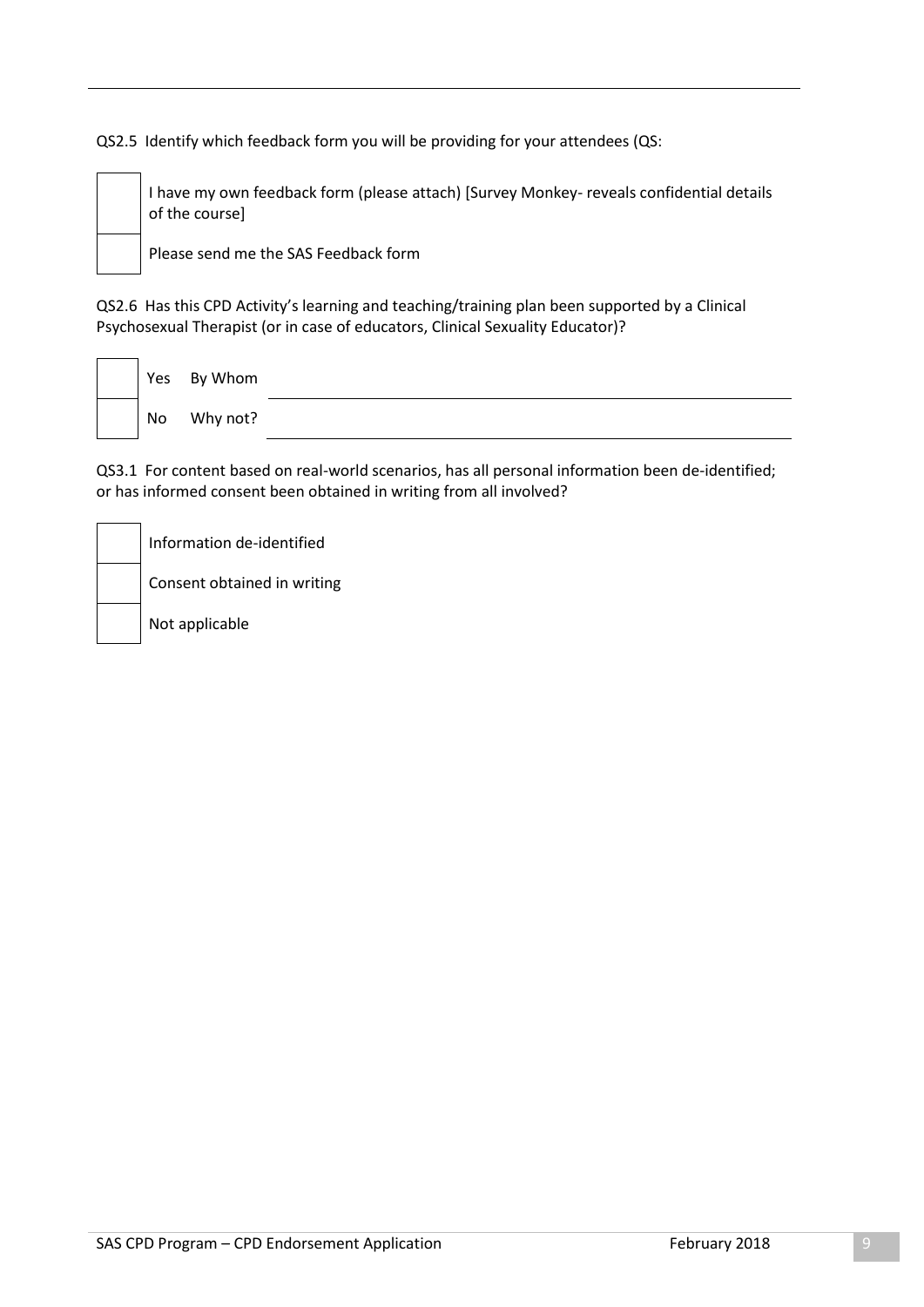## **5 SUBMITTING YOUR APPLICATION**

#### **5.1 CHECKLIST**

Have you included the following documentation?

| All fields in form completed                         |
|------------------------------------------------------|
| Brief CV for each presenter                          |
| Flyer (pdf format) for upload to the SAS Events page |
| Additional documentation attached                    |

#### **5.2 SAS CONTACT**

Please contact the National Accreditation Officer via email

Please Note: Your Endorsement administration fee must be received by the SAS before your application can be processed. Administration fees are laid out on page 4 of this document. This fee is to cover administrative costs, and is not a guarantee of successful endorsement.

Payments can be made by:

| <b>Cheque or Money Order</b>                                | <b>Direct Deposit</b>                                             |
|-------------------------------------------------------------|-------------------------------------------------------------------|
| Payable to:<br><b>Society of Australian Sexologists Ltd</b> | BSB: 633 000<br>Account: 168 632 941                              |
|                                                             | Deposit details must include<br>"CPD: Activity Name" as reference |

*Please allow 6-8 weeks from the receipt of your complete documentation and payment for your application to be processed.*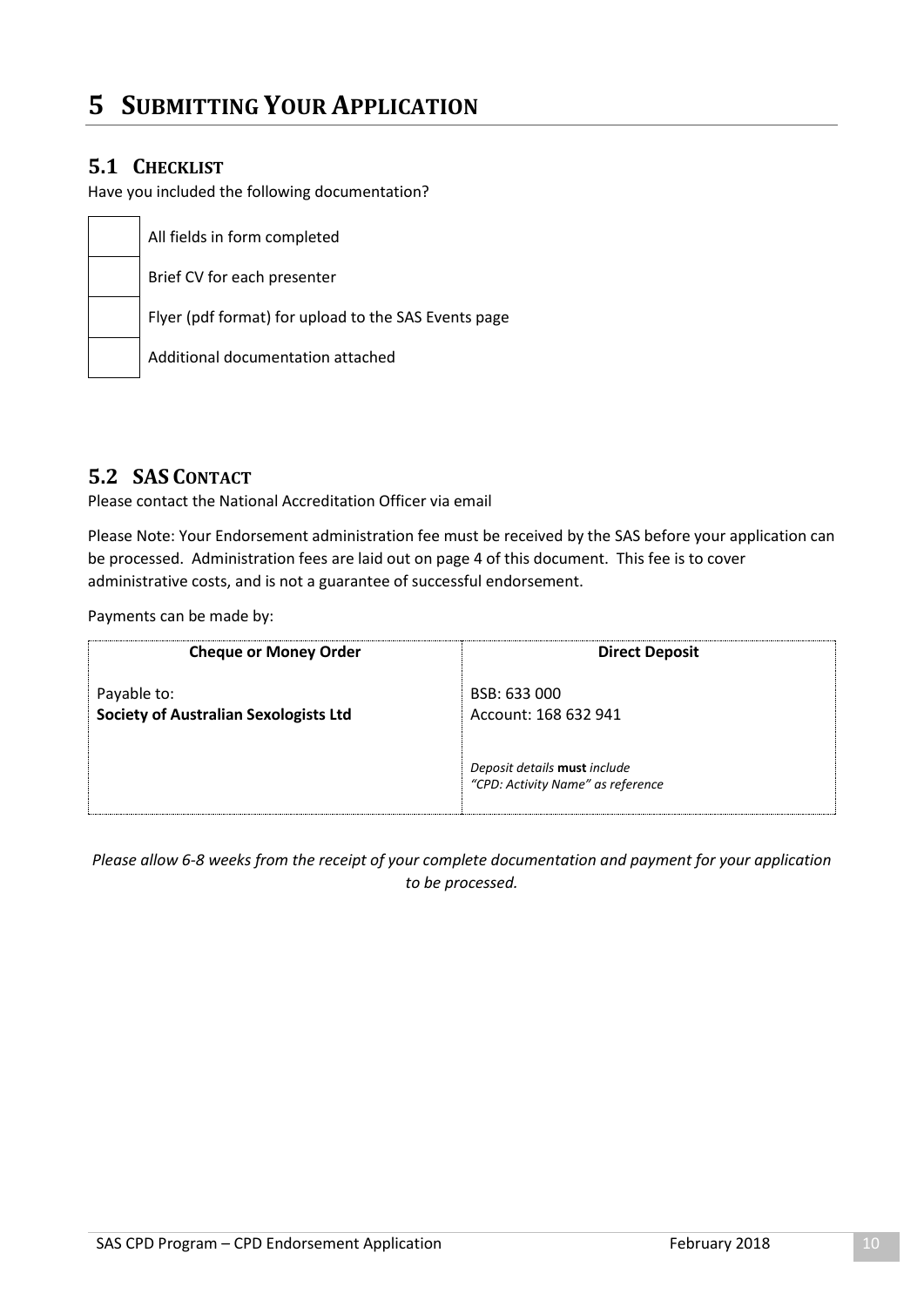## **6 ENDORSEMENT APPROVAL AND QUALITY ASSURANCE CHECKLIST**

|                   | Office use only |  |
|-------------------|-----------------|--|
| Title of Activity |                 |  |
| Contact Person    |                 |  |

#### **QUALITY STANDARD**

|                                                                                                                                        | Yes | No | <b>NA</b> |
|----------------------------------------------------------------------------------------------------------------------------------------|-----|----|-----------|
| Content<br>$\mathbf{1}$ .                                                                                                              |     |    |           |
| 1.1 Content is relevant to Psychosexual Therapists and/or Sexuality<br>Educators                                                       |     |    |           |
| 1.2 Content is based on recognised or evidence-informed/based<br>practice and/or theory                                                |     |    |           |
| <b>Educational Standards</b><br>$2_{\cdot}$                                                                                            |     |    |           |
| 2.1 Learning outcomes are explicit                                                                                                     |     |    |           |
| 2.2 Activity is delivered by persons with relevant experience and/or<br>qualifications that exceed the content level of the activity   |     |    |           |
| 2.3 Learners are given the opportunity to engage in active learning                                                                    |     |    |           |
| 2.4 Learning is monitored to determine identified learning objectives are<br>achieved                                                  |     |    |           |
| 2.5 Attendees participate in evaluation and feedback of the activity                                                                   |     |    |           |
| 2.6 has the learning & teaching/training plan been supported by a<br>Clinical Member                                                   |     |    |           |
| <b>Ethical Standards</b><br>З.                                                                                                         |     |    |           |
| 3.1 All personal information has been de-identified, or informed consent<br>has been obtained to use content based on actual scenarios |     |    |           |
| Administrative<br>4.                                                                                                                   |     |    |           |
| 4.1 Payment has been received in full                                                                                                  |     |    |           |
| 4.2 Applicant details complete                                                                                                         |     |    |           |
| 4.3 Activity details complete                                                                                                          |     |    |           |
| 4.4 Activity has been rated for depth and focus of content                                                                             |     |    |           |